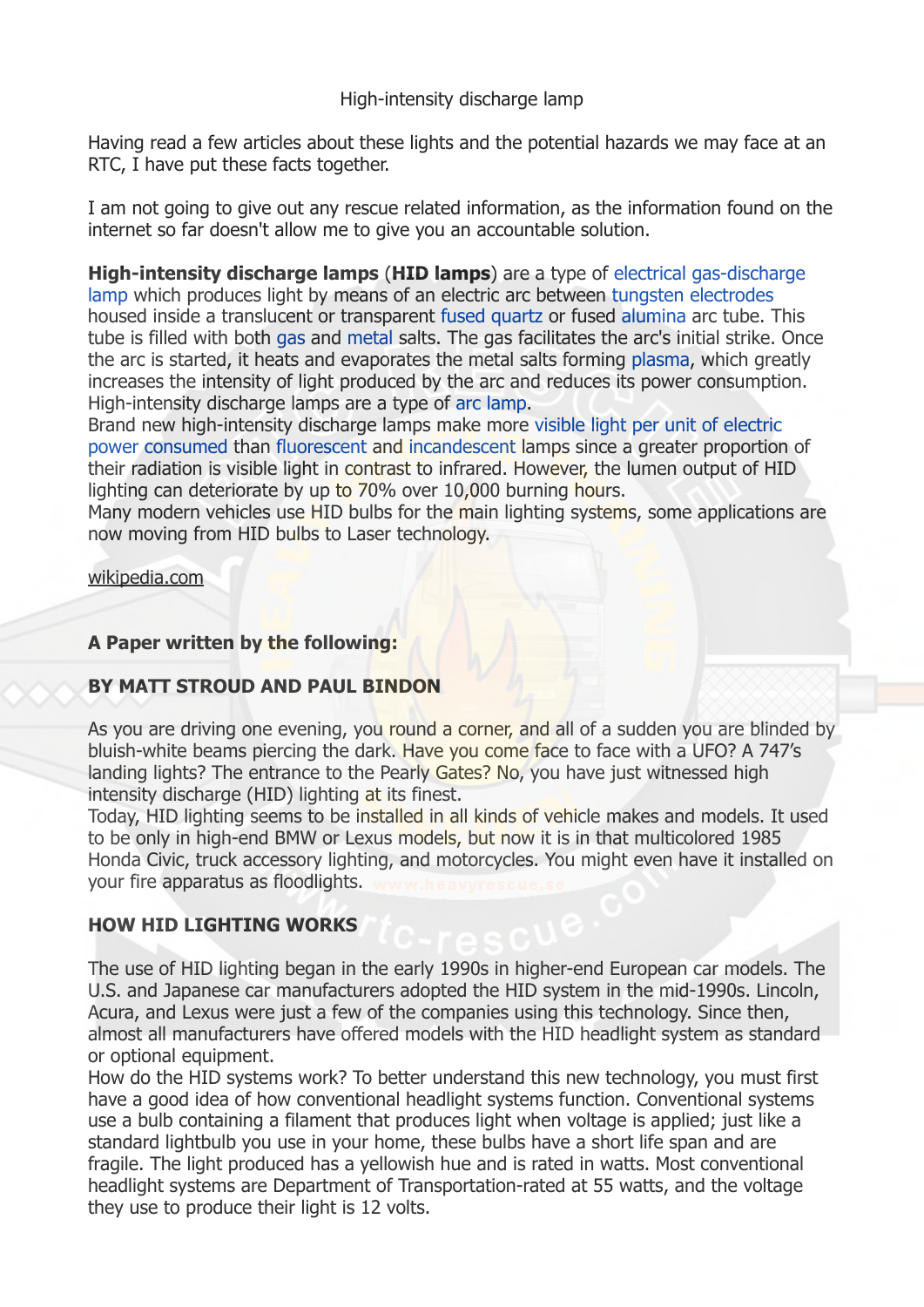HID headlight systems work differently. Rather than using a filament, the HID bulb is comprised of a quartz capsule that contains xenon gas, mercury (2004 and earlier HID bulbs), and metal halide salts with tungsten metal electrodes at each end. A high-voltage current produced by the HID control unit in each headlight assembly forms an arc in the capsule. This control unit draws 12 volts from the vehicle and steps it up to as much as 25,000 volts.



Think of it as a controlled lightning strike in a small bottle. The light emitted from this process is rated about 4,000 Kelvin (K). A Kelvin rating is a method used to describe theoretical temperature of color. To put this in perspective, a conventional headlight bulb is rated about 2,800 K, which produces a yellow-or amber-colored light. A halogen headlight bulb is rated about 3,200 K. These bulbs produce a much whiter color of light. HID bulbs produce a bluish-white color of light, rated about 5,000 K, which is closest to natural sunlight at midday. Emitting this color of light from the front of a vehicle at night allows the operator to see and react faster and more accurately to obstacles in the road.

# **CRASH HAZARDS**

This is normal operation in a vehicle driving down the road. What happens when the vehicle crashes? As emergency first responders, you know that nearly 99 percent of vehicles in accidents sustain some sort of damage to the front end. The headlights are probably broken. What about that nice bluish-white, light-emitting, 25,000-volt headlight system?

The HID system does not care that the car has been damaged; the system is still trying to function. The controlled lightning strike we mentioned still needs a place to go. This can create a serious hazard for first responders who could come in contact with this extremely high voltage. To put this in context, if you have ever been shocked by a spark plug wire on a lawnmower or vehicle, you probably remember how that felt. The HID system voltage is a constant 25,000 volts and works more like a Taser® or stun gun. It has a higher refresh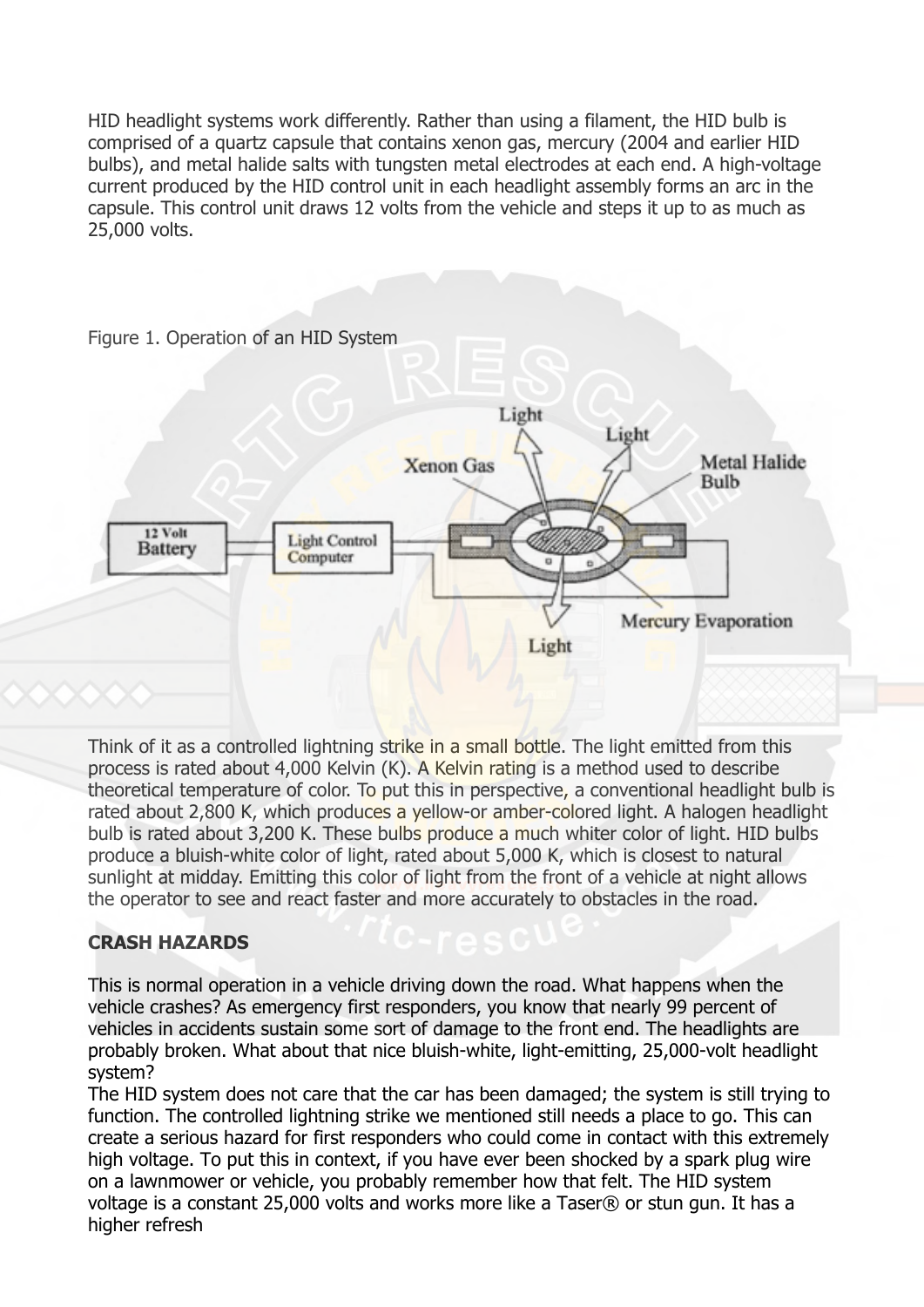rate and therefore a much higher shock danger and can also pose a greater risk of igniting a fire.

When responding to a motor vehicle accident, you commonly need access to the engine compartment for fire suppression or to disable the 12-volt battery. When you attempt to open the hood, if your hands (or other body parts) come in contact with the rogue highvoltage arc, involuntary convulsive reactions can cause personal injury, and you will likely be thrown from the vehicle. However, if the HID system has been damaged, the vehicle body itself will not be charged with high voltage—your body must come in contact with the arc. Since the HID output is a low-amperage system, the risk of death by electrocution from this system is very low.

Now that you know the facts, you must take care when approaching the front of any vehicle with an HID lighting system. It is important to know that simply turning the ignition off will not turn off the headlights on most vehicles. They will remain operational until you turn them off at the switch or disconnect the 12-volt battery. You must disconnect the 12-volt battery to disable the supplemental restraint system (SRS) air bags, and this will also disable the HID system.

Note: The 12-volt battery may not be under the vehicle hood. Alternate locations for battery placement are becoming more common, especially on hybrid vehicles. As you can see, vehicle technology has advanced to the point where first responders' jobs have become more complicated and potentially hazardous. Hybrids, alternative fuel vehicles, SRS air bags, and complex body structures are just some of the technologies that can present complications and hazards when you are performing a rescue or an extrication. Up-to-date training has become one of the most critical tools when dealing with all of these technologies.

### **An Exert from firehouse.com**

## **Truth about HID headlights**

It is true that HID headlights operate on high voltage; however, the amperage is low. An electric ballast, similar to that found in a fluorescent lamp, converts the car's 12 volts DC (direct current) to up to 25,000 volts AC (alternating current) when the headlight is first turned on. This high voltage creates an arc that jumps across the small gap inside the electrodes of the sealed lamp unit. This energizes the xenon gas, causing the gas to produce the bright light. Once the arc is formed and the headlight warms up, the voltage drops to approximately 80 volts AC.

To understand the risk of electricity at crash scenes, we must first accept the fact that a person contacting an energized source of high voltage can be injured or killed. With that understanding, let's use a brief "reality check" hazard checklist to consider the safety concerns surrounding HID headlights at crash scenes:

1. The 12-volt DC and the high-voltage AC current is only present when the headlight circuit is turned on and the vehicle's electrical system is intact.

2. If the headlights are turned OFF or the vehicle's 12-volt electrical system is shut down, no DC or AC current is present within the HID headlight.

3. The high-voltage AC, when present within the HID unit when it is turned ON, is present inside an approximately three-inch-long, sealed glass bulb that is about the size of a person's little finger.

4. This bulb is typically at the rear portion of the headlight assembly, deep inside the headlight housing, and is not readily accessible.